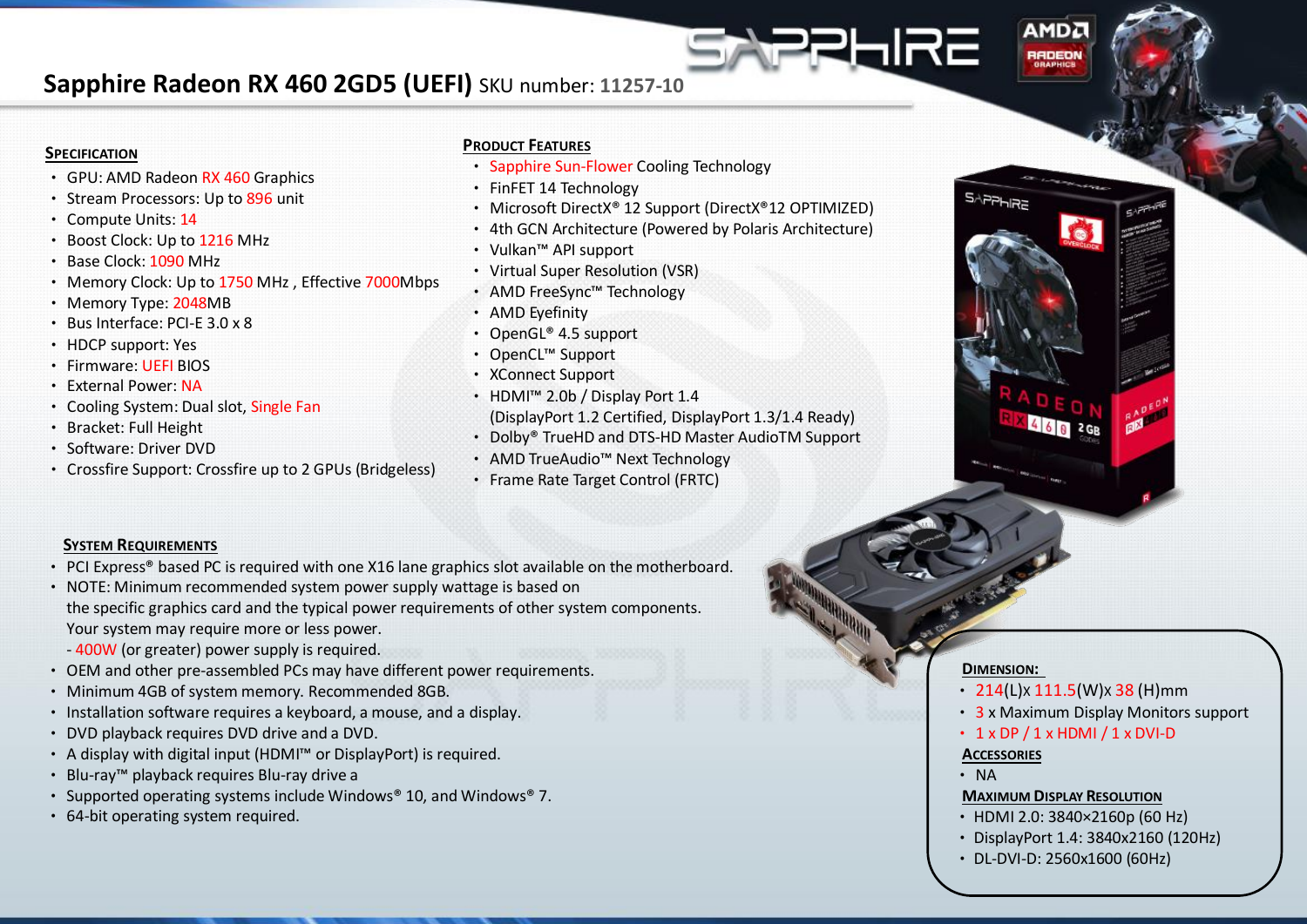# **Sapphire Radeon RX 460 2GD5 (UEFI)** SKU number: **11257-10**

| <b>Cooling System (Dual-X Cooling)</b> |                                             |
|----------------------------------------|---------------------------------------------|
| Cooling Fan                            | 90mm x 1                                    |
|                                        | <b>Sleeve Bearing</b>                       |
| <b>Cooling Module</b>                  | <b>Aluminum Extrusion Sun-Flower Module</b> |
| NITRO Back-Plate                       | No                                          |
| <b>Board Design</b>                    |                                             |
| Power Design                           | $3$ VDDC + 1 VDDCI + 1 MVDD                 |
|                                        | -RickTeck RT8880 Controller IC              |
|                                        | -MagnaChip MDU1514(high side)               |
|                                        | -MDU1517(low side) $x$ 2                    |
| <b>PCB Layer</b>                       | 4 Layers                                    |
| <b>RGB LED</b>                         | <b>No</b>                                   |
| <b>External Power Connector</b>        | <b>No</b>                                   |
| <b>Product Positioning</b>             | Faster than GTX 950 in less than 75W        |

| <b>Sapphire Boost settings (Default)</b> |                                            |
|------------------------------------------|--------------------------------------------|
| <b>Engine Clock</b>                      | Boost Clock 1216 MHz / Base Clock 1090 MHz |
| <b>Memory Clock</b>                      | 1750 MHz, 7.0 Gbps                         |
| Target GPU Temperature                   | $70^{\circ}$ C                             |
| Fan Speed                                | Nominal ~1000 RPM / Maximum 2600 RPM       |



*RT8880 MDU1514*



*MDU1517*

57

AMDA

**RADEON** 

ENIHEEYS

**SHIRE**